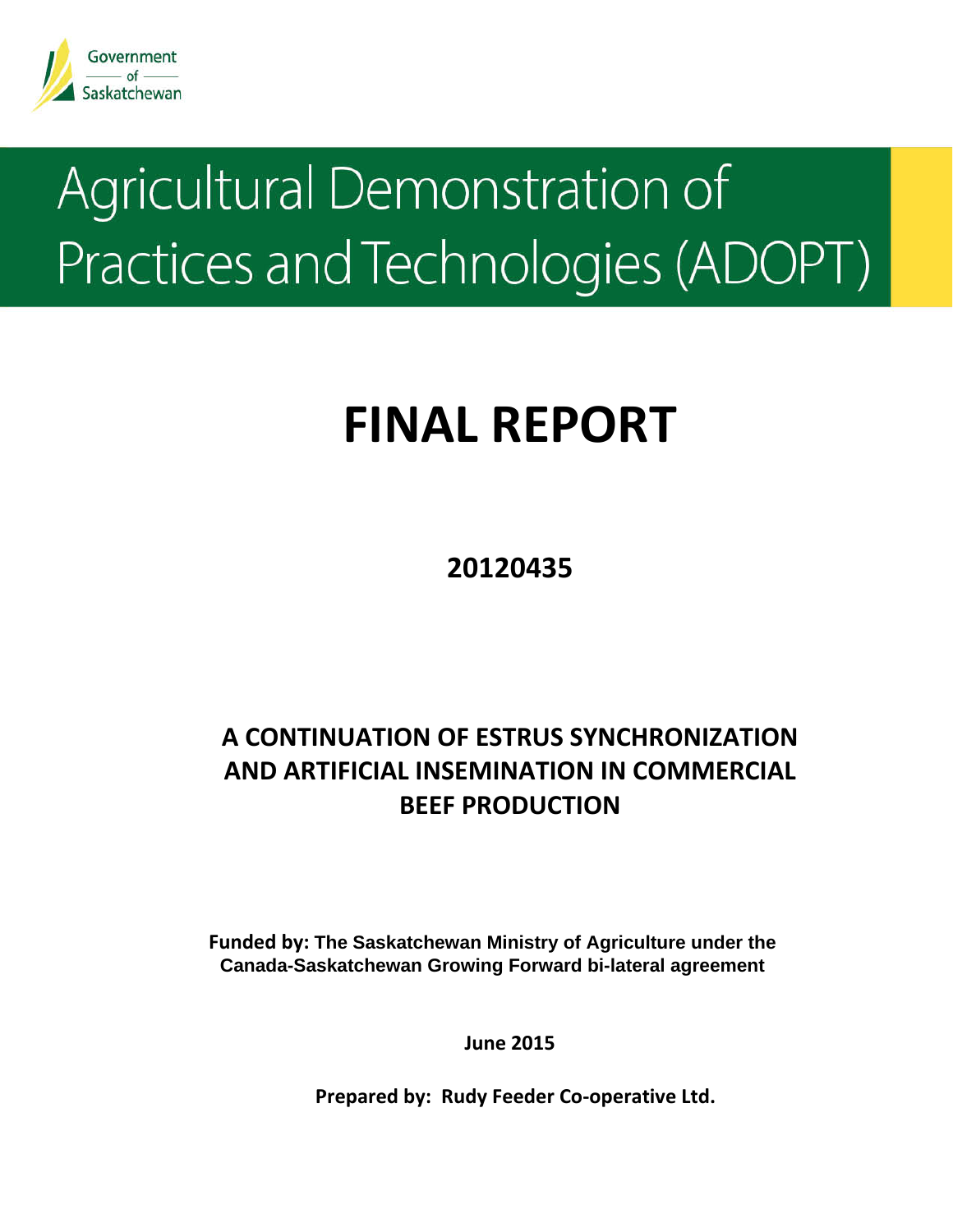#### **Project Identification**

- **1. Project Title:** A Continuation of Estrous Synchronization & Artificial Insemination in Commercial Beef Production
- **2. Project Number:** 20120435

#### **3. Producer Group Sponsoring the Project:**

Rudy Feeder Co-operative Box 670 Outlook, SK S0L 2N0

#### **4. Project Location(s):**

Hanley, SK – Ivan and Lee Carpenter Elbow, SK – Brent and Karin Griffin Humboldt, SK – Shaun Stadnyk Kipling, SK – Jamie Husband Glenside, SK – Trevor Simonson

#### **5. Project start and end dates (month & year):**

Project started in May 2013 and will be completed in November of 2014

#### **6. Project contact person & contact details:**

Travis Peardon Livestock Specialist Saskatchewan Ministry of Agriculture Outlook Regional Office (306) 867 - 5504 travis.peardon@gov.sk.ca

Colby Elford Livestock Specialist Saskatchewan Ministry of Agriculture Moose Jaw Regional Office (306) 694 - 8953 colby.elford@gov.sk.ca

#### **Objectives and Rationale**

#### **7. Project objectives:**

The objective of this project was to directly compare estrus synchronization and artificial insemination with natural service breeding in both virgin heifers and mature cows.

\_\_\_\_\_\_\_\_\_\_\_\_\_\_\_\_\_\_\_\_\_\_\_\_\_\_\_\_\_\_\_\_\_\_\_\_\_\_\_\_\_\_\_\_\_\_\_\_\_\_\_\_\_\_\_\_\_\_\_\_\_\_\_\_\_\_\_\_\_\_\_\_\_\_\_\_\_\_\_\_\_\_\_\_\_\_\_\_\_\_

#### **8. Project Rationale:**

Estrus synchronization is a management practice that can help beef producers improve production efficiency and economic returns. Its purpose is to control estrus and ovulation in cycling females, so that the breeding can be completed in a short period of time. Instead of females being bred over a series of 21 day periods, synchronization can shorten the breeding period to a matter of hours.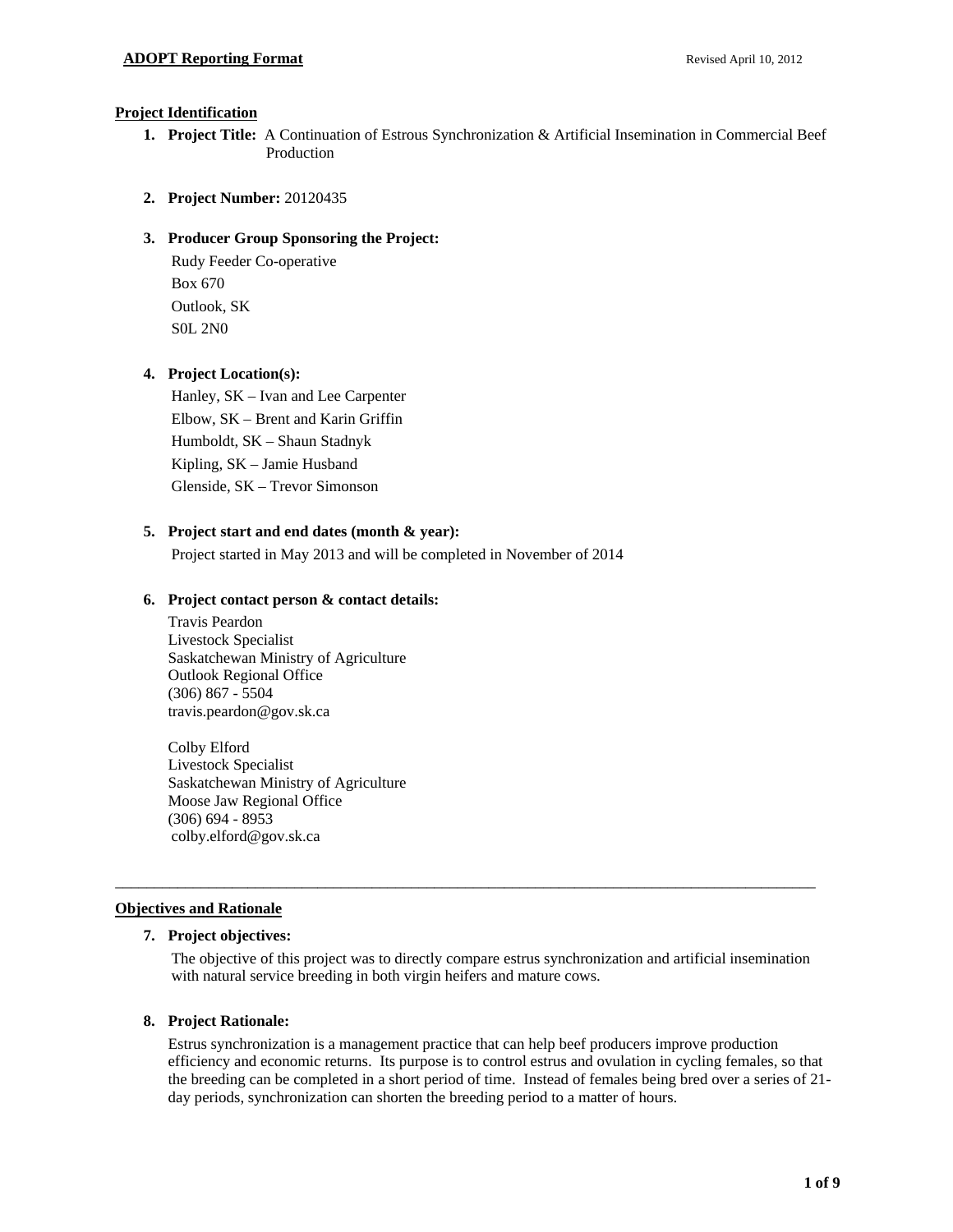The objective of this project is to demonstrate the advantages of progesterone-implant based estrus synchronization protocols combined with artificial insemination (AI). This will be directly compared to natural service breeding. This project will include a complete economic analysis of both breeding methods.

In the past, estrus synchronization protocols had low levels of reliability which resulted in correspondingly low pregnancy rates. New protocols are showing more success and as a result, more animals are becoming pregnant in a desired time frame. However, despite the fact that many of these protocols were developed in Canada, producer uptake of this technology has been slow in the beef sector; much slower than our rival beef producing nations.

\_\_\_\_\_\_\_\_\_\_\_\_\_\_\_\_\_\_\_\_\_\_\_\_\_\_\_\_\_\_\_\_\_\_\_\_\_\_\_\_\_\_\_\_\_\_\_\_\_\_\_\_\_\_\_\_\_\_\_\_\_\_\_\_\_\_\_\_\_\_\_\_\_\_\_\_\_\_\_\_\_\_\_\_\_

#### **Methodology and Results**

#### **9. Methodology:**

This project involved five different herds in total. One herd entered groups of both heifers and cows into the project. Two herds entered only groups of cows into the project while two herds entered only heifers. In total the project involved three groups of cows and three groups of heifers See description of protocols below.

#### **Heifer Projects**

This project was replicated in three commercial beef herds around the province. At each site approximately 40 to 60 replacement heifers were used in the comparison of estrus synchronization and AI versus natural service breeding. Prior to breeding, all heifers were rectally palpated by a veterinarian. Any heifers found unsatisfactory for breeding were culled from this demonstration. Half of the heifers were turned out with a bull for natural mating. The other half of the heifers were synchronized using a progesterone implant-based protocol and AIed. This synchronization program required animals to be processed three times in a nine day period. Bulls were placed with estrus synchronized and AIed heifers as a "clean-up" for any heifers that did not conceive as a result of artificial insemination.

#### **Cow Projects**

Two producer partners from the 2012 project (project # 20110343) expressed considerable interest in follow-up projects in mature cows with calves at foot. As a result, we worked with two producers from 2012 as well as the Simonson herd and repeated the project with mature beef cows at three locations.

Only cows that were least 40 days postpartum with calves at foot were included in this project. At each site, approximately 30-45 mature beef cows with calves were randomly selected from the main cow herd. These animals were synchronized using a progesterone implant-based protocol and AIed. Another group of mature beef cows were randomly chosen from the herd to be the control group which were bred by natural service.

In the spring of 2014, all animals involved in the projects had calving details recorded to determine conception rates, calving interval and intensity. At weaning time, calves from both AI and natural-service groups were weighed if possible.

#### **Synchronization Protocol**

The same Fixed Time Artificial Insemination (FTAI) protocol was employed at each location with a minor variation for cows versus heifers. On the first day of the protocol (Day 0) , animals received 2 mL of estradiol benzoate ( Estradiol Benzoate 1 mg/ mL, Compounded by the Western College of Veterinary Medicine Pharmacy) intramuscularly and a progesterone-releasing vaginal implant (CIDR - Controlled Internal Drug Release, EAZI-BREED<sup>TM</sup> CIDR®, Zoetis) containing 1.38 g of progesterone. On Day 7 the progesterone implant was removed and the animals were given 2 mL of cloprostenol (Estrumate® 500 µg/mL, Merck Animal Health) intramuscularly. On Day 9, the heifers were artificially inseminated (AIed) 54 to 56 hours following vaginal implant removal and 2cc of gonadotropin-releasing hormone (Cystorelin® 50 µg/mL, Merial) was administered intramuscularly. Cows were AIed 56 to 58 hours following vaginal implant removal and 2cc of gonadotropin-releasing hormone (Cystorelin® 50  $\mu$ g/mL, Merial) was administered intramuscularly. All intramuscular injections were administered in the neck muscle. FTAI took place on the following dates. Kennedy (heifers) – May 1 ; Humboldt (heifers) – May 25; Glenside (Heifers) - July 5; Elbow (cows) – July 18; Glenside (cows) - July 18, 2013; and Hanley  $(cows) - July 31...$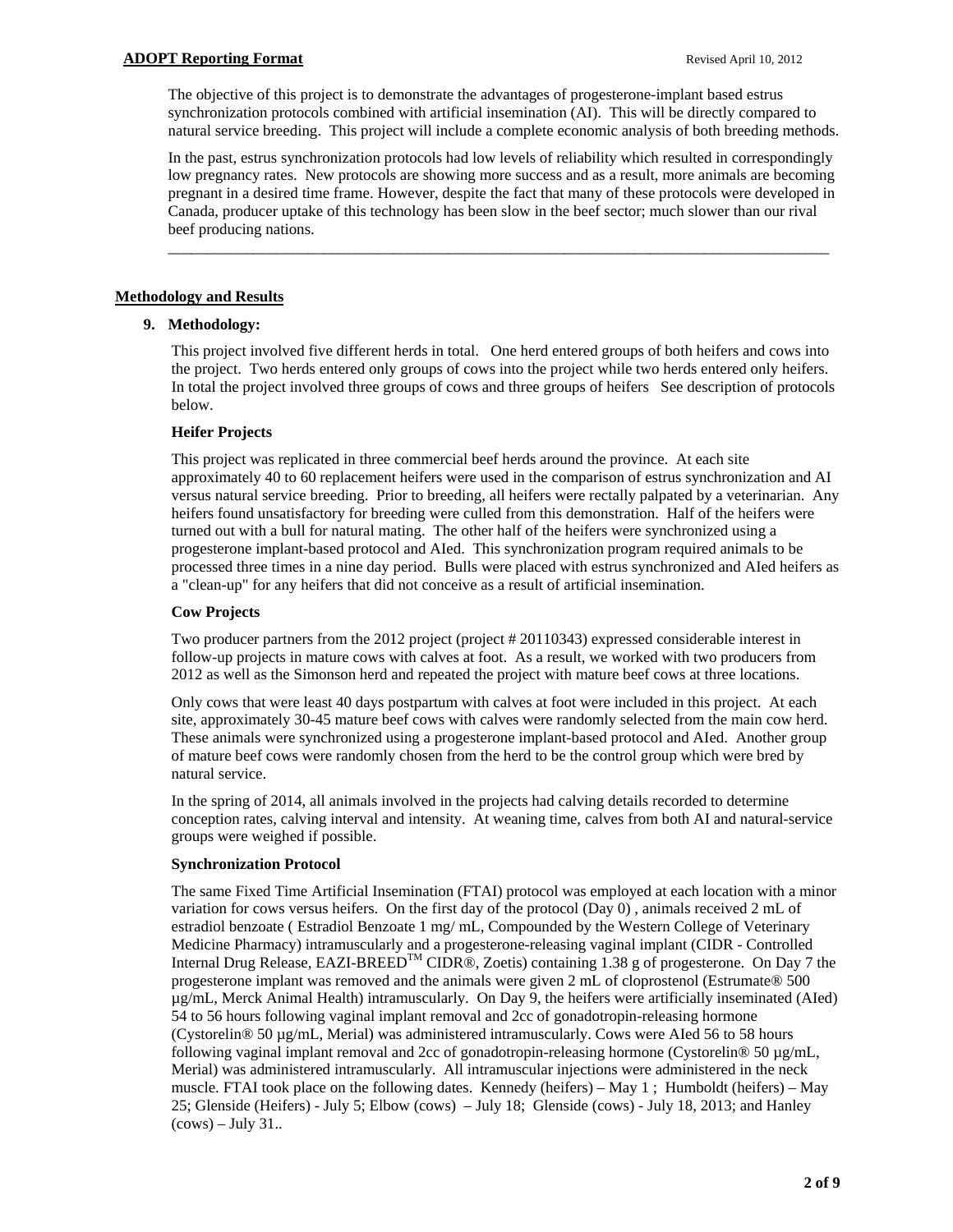At each location, bulls were turned out with the natural service groups on the same day that their contemporaries were AIed . Ten days following AI , all animals in the FTAI groups were also turned out with bulls to facilitate breeding of any animals that were not pregnant as a result of the AI (clean-up).

Through the calving data, we were be able to compare calving interval of both the natural service and synchronized groups and determine how many animals were pregnant to AI.

After weaning where facilities were available, calves were weighed. Weaning weights of the natural service group were compared to the FTAI group.

#### **Results – Heifer Projects**

#### *Calving Data– Husband Herd (Kennedy Location)*

In the Husband herd 31 heifers were part of the Natural Service Group and 28 were part of the FTAI Group. There were some unfortunate incidents at this location resulting in a slight disparity in the two groups. Some animals died and others were removed from the project as a result of escaping from their pasture for the bulk of the breeding season.

As seen in Table 1.1, 16 out of 28 heifers (57%) in the FTAI group calved to the AI sire. In the first natural heat following FTAI six out of the 28 heifers (21%) became pregnant as a result of natural service mating. There were no females that became pregnant during the second opportunity for natural service mating. After this, the bulls were pulled and therefore no females had the opportunity to be bred in the third natural heat following FTAI. This resulted in a high percentage of females exposed but not pregnant; 6 out of 28 or 21%.

According to the calving distribution data, the natural service group in the Husband herd achieved 13 out of 31(42%), heifers pregnant in the first 21 days of the breeding season. In the second cycle six more of the exposed heifers became pregnant (19%). After this the bulls were removed from the breeding field. This management resulted in 12 individuals in this group not becoming pregnant for an open rate of 39% (Table 1.1).

|                                           | Heifers Bred in Each Estrous Cycle (%) | <b>Total</b>                    |                       |                                 |                         |                           |
|-------------------------------------------|----------------------------------------|---------------------------------|-----------------------|---------------------------------|-------------------------|---------------------------|
|                                           | <b>Fixed Time</b><br><b>AI</b> Service | 1 <sup>st</sup> Natural<br>heat | $2nd$ Natural<br>heat | 3 <sup>rd</sup> Natural<br>heat | Non-<br><b>Pregnant</b> | <b>Pregnant</b><br>$(\%)$ |
| FTAI<br>Group                             | 57                                     | 21                              |                       |                                 | 21                      | 82                        |
| <b>Natural</b><br><b>Service</b><br>Group | N/A                                    | 42                              | 19                    |                                 | 39                      | 61                        |

#### **Table 1.1 – Husband Herd Calving Data**

**Note: Natural heats are assumed based on the number of days post-FTAI and assuming an approximate 21-day estrus cycle** 

#### *Weaning Weights – Husband Herd (Kennedy Location)*

Individual weaning weights were taken on all the progeny resulting from both breeding groups. Table 1.2 shows that the FTAI heifers raised calves that weighed an average of 40 pounds more than calves that were born to heifers in the natural service group.

| <b>Table 1.2 Husband Average Weaning Weights</b> |  |
|--------------------------------------------------|--|
|--------------------------------------------------|--|

|                              | <b>Adjusted Average Weaning</b><br><b>Weights (lbs)</b> |
|------------------------------|---------------------------------------------------------|
| <b>FTAI Group</b>            | 631                                                     |
| <b>Natural Service Group</b> | 591                                                     |

**Note: The actual weights were not taken on the same day so the averages have been adjusted to reflect average daily gain.**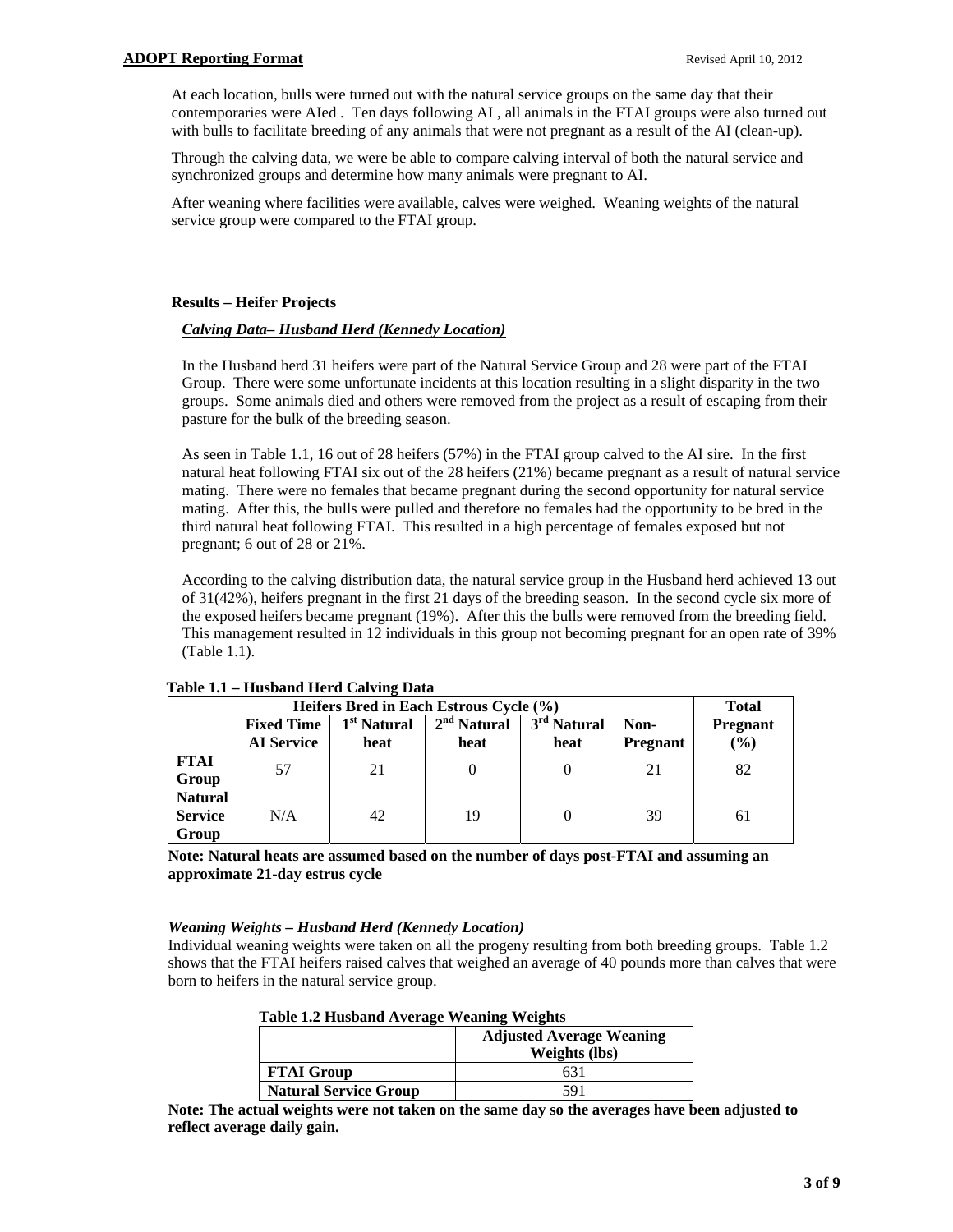#### *Calving Data– Stadnyk Herd (Humboldt Location)*

In the Stadnyk herd, 20 heifers were part of the natural service group and 20 were part of the FTAI group.

The producer reported that 6 of 20 (30%) of animals in the FTAI group conceived to FTAI. Due to the lack of success, the producer was unwilling to provide anymore results. He was contacted several times but chose to not provide information requested.

| *********      | 54.44             |                         |                                       |                         |                 |                 |
|----------------|-------------------|-------------------------|---------------------------------------|-------------------------|-----------------|-----------------|
|                |                   |                         | Heifers Bred in Each Estrus Cycle (%) |                         |                 | <b>Total</b>    |
|                | <b>Fixed Time</b> | 1 <sup>st</sup> Natural | $2nd$ Natural                         | 3 <sup>rd</sup> Natural | Non-            | <b>Pregnant</b> |
|                | <b>AI</b> Service | heat                    | heat                                  | heat                    | <b>Pregnant</b> | $(\%)$          |
| <b>FTAI</b>    | 30                | N/A                     | N/A                                   | N/A                     | N/A             | N/A             |
| Group          |                   |                         |                                       |                         |                 |                 |
| <b>Natural</b> |                   |                         |                                       |                         | N/A             |                 |
| <b>Service</b> | N/A               | N/A                     | N/A                                   | N/A                     |                 | N/A             |
| Group          |                   |                         |                                       |                         |                 |                 |

**Table 2.1 – Stadnyk Herd Calving Data** 

**Note: Natural heats are assumed based on the number of days post-FTAI and assuming an approximate 21-day estrus cycle** 

#### *Weaning Weights – Stadnyk Herd (Humboldt Location)*

Individual weaning weights were not taken in the Stadnyk herd. The producer felt the data would not show much difference since conception to AI was very poor.

#### *Calving Data– Simonson Herd (Glenside Location)*

In the Simonson herd, 26 heifers were part of the natural service group and 23 were part of the FTAI group. As seen in Table 3.1, 11 of 26 (42%) of heifers in the FTAI group calved AI-sired calves. In the first natural heat following FTAI, 5 of 26 (19%) became pregnant as a result of natural service mating. In the second natural heat following AI, one of 26 (4%) became pregnant as a result of natural service mating and the remaining 7 of 26 (27%) heifers became pregnant at the third natural heat following FTAI. Two of 26 (8%) remained open at the end of the breeding season.

According to the calving distribution, the natural service group achieved 12 of 23 (52%) pregnant during the first 21 days of the breeding season; 3 of 23 (13%)during the second 21 days; and 3 of 23 (13%) of heifers became pregnant during the third 21-day period. Five of 23 (22%) percent of the heifers in the natural service group did not conceive and were open at the end of the breeding season.

|                                           | Heifers Bred in Each Estrus Cycle (%)  |                                 |                       |                                 |                         | <b>Total</b>           |
|-------------------------------------------|----------------------------------------|---------------------------------|-----------------------|---------------------------------|-------------------------|------------------------|
|                                           | <b>Fixed Time</b><br><b>AI</b> Service | 1 <sup>st</sup> Natural<br>heat | $2nd$ Natural<br>heat | 3 <sup>rd</sup> Natural<br>heat | Non-<br><b>Pregnant</b> | <b>Pregnant</b><br>(%) |
| <b>FTAI</b><br>Group                      | 42                                     | 19                              | 4                     | 27                              |                         | 92                     |
| <b>Natural</b><br><b>Service</b><br>Group | N/A                                    | 52                              | 13                    | 13                              | 22                      | 78                     |

**Table 3.1 – Simonson Herd Calving Data** 

**Note: Natural heats are assumed based on the number of days post-FTAI and assuming an approximate 21-day estrus cycle**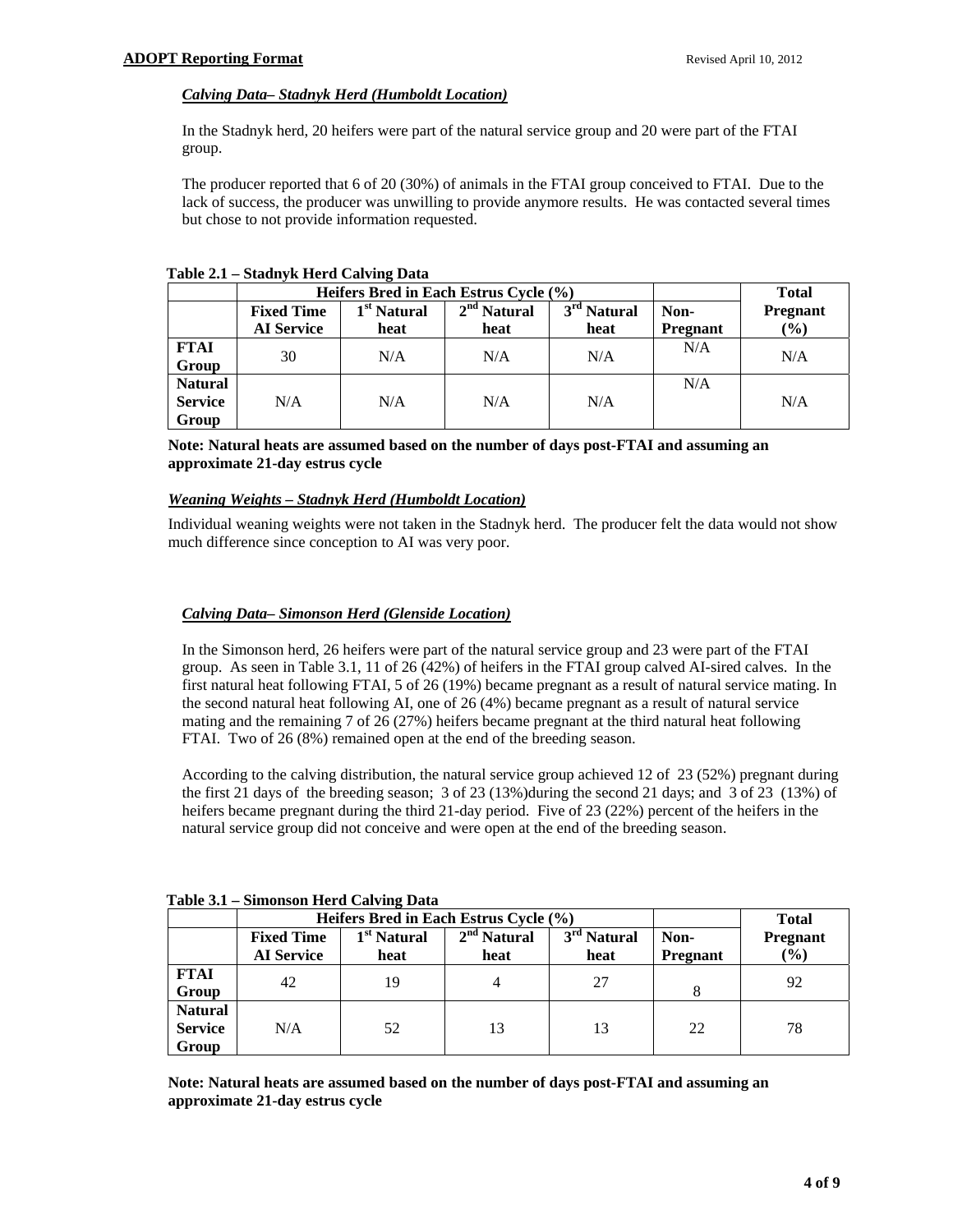#### *Weaning Weights – Simonson Herd (Glenside Location)*

Individual weaning weights were taken on all the progeny resulting from both breeding groups. Table 3.2 shows that the FTAI heifers raised calves that weighed an average of 29 pounds more than calves that were born to heifers in the natural service group.

| <b>Table 3.2 Simonson Average Weaning Weights</b> |  |  |  |
|---------------------------------------------------|--|--|--|
|---------------------------------------------------|--|--|--|

|                              | <b>Average Weaning Weights (lbs)</b> |
|------------------------------|--------------------------------------|
| <b>FTAI Group</b>            | 498.4                                |
| <b>Natural Service Group</b> | 469.4                                |

#### **Results – Cow Projects**

#### *Calving Data– Simonson Herd (Glenside Location)*

In the Simonson herd, 26 cows were part of the natural service group and 26 were part of the FTAI group. As seen in Table 4.1, 11 of 26 (42%) of cows in the FTAI group calved AI-sired calves. In the first natural heat following FTAI, 4 of 26 (15%) became pregnant as a result of natural service mating. Four of 26 (15%) became pregnant in the second natural heat following FTAI while 3 of 26 (12%) became pregnant in the third natural heat following FTAI. Four of 26 (15%) were open at the end of the breeding season.

According to the calving distribution, the natural service group achieved 13 of 26 ( 50%) pregnancy during the first 21 days of the breeding season; 6 of 26 (23%) during the second 21 days; and 4 of 26 (15%) of heifers became pregnant during the third 21-day period. Three of 26 (11%) percent of the cows in the natural service group did not conceive and were open at the end of the breeding season.

|                                           | Cows Bred in Each Estrous Cycle (%)    |                                 |                       |                                 |                         | <b>Total</b>           |
|-------------------------------------------|----------------------------------------|---------------------------------|-----------------------|---------------------------------|-------------------------|------------------------|
|                                           | <b>Fixed Time</b><br><b>AI</b> Service | 1 <sup>st</sup> Natural<br>heat | $2nd$ Natural<br>heat | 3 <sup>rd</sup> Natural<br>heat | Non-<br><b>Pregnant</b> | <b>Pregnant</b><br>(%) |
| <b>FTAI</b><br>Group                      | 42                                     | 15                              | 15                    | 12                              | 15                      | 84                     |
| <b>Natural</b><br><b>Service</b><br>Group | N/A                                    | 50                              | 23                    | 15                              |                         | 88                     |

#### **Table 4.1 – Simonson Herd Calving Data**

#### **Note: Natural heats are assumed based on the number of days post-FTAI and assuming an approximate 21-day estrus cycle**

#### *Weaning Weights – Simonson Herd (Glenside Location)*

Individual weaning weights were not available on the Simonson herd. Calves were weaned on pasture and taken direct to market.

#### *Calving Data– Griffin Herd (Elbow Location)*

In the Griffin herd, 30 cows were part of the natural service group and 45 were part of the FTAI group. As seen in Table 5.1, 27 of 45 (60%) of cows in the FTAI group calved AI-sired calves. Due to bull problems, no other animals in this group became pregnant during the breeding season. Eighteen of 45 cows remained open at the end of the breeding season.

According to the calving distribution, the natural service group achieved 15 of 30 (50%) pregnancy during the first 21 days of the breeding season; 7 of 30 (23%) during the second 21 days; and 8 of 30 (35%) of cows became pregnant during the third 21-day period.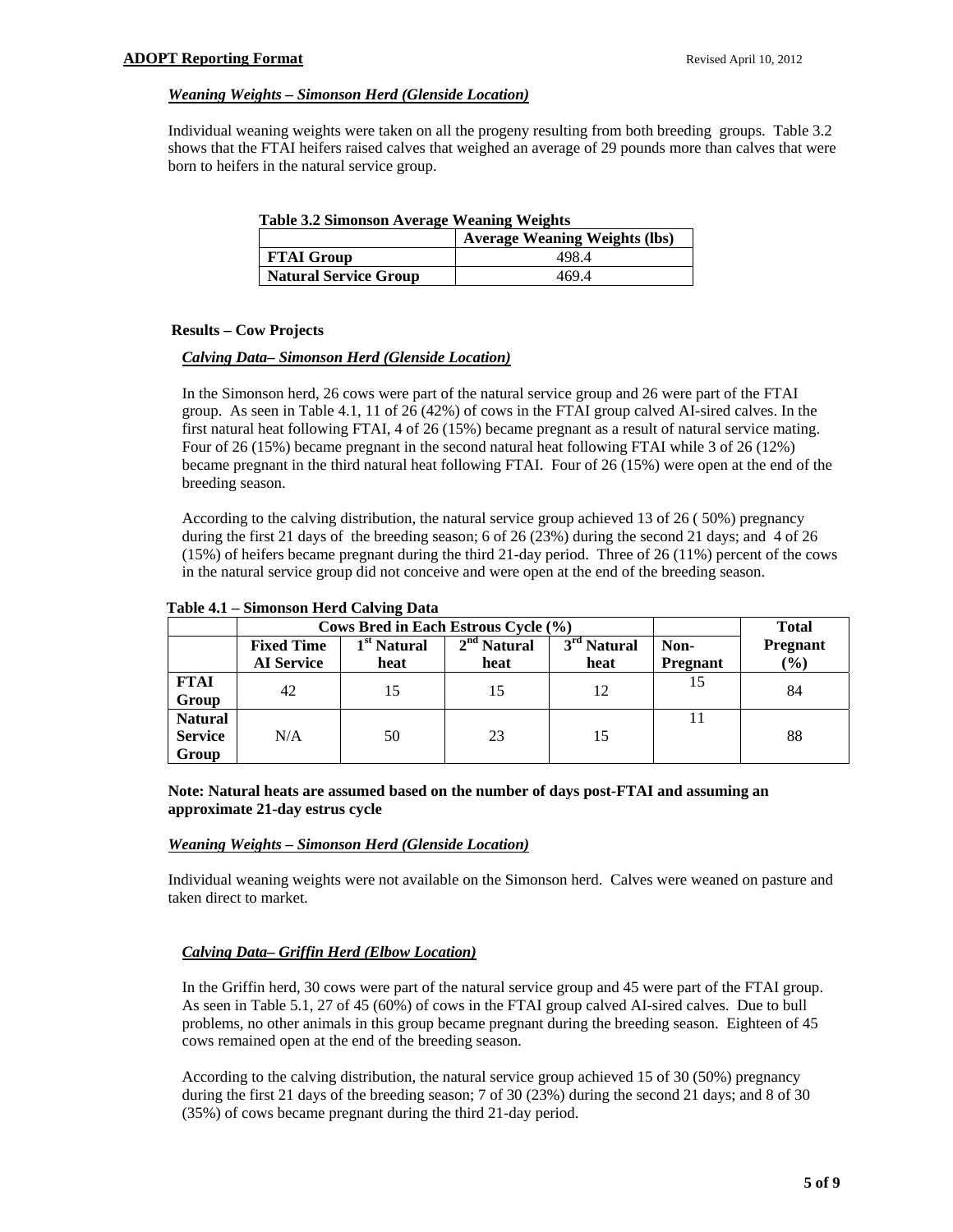#### **Table 5.1 – Griffin Herd Calving Data**

|                                           | Heifers Bred in Each Estrous Cycle (%) | <b>Total</b>            |               |                         |                 |                 |
|-------------------------------------------|----------------------------------------|-------------------------|---------------|-------------------------|-----------------|-----------------|
|                                           | <b>Fixed Time</b>                      | 1 <sup>st</sup> Natural | $2nd$ Natural | 3 <sup>rd</sup> Natural | Non-            | <b>Pregnant</b> |
|                                           | <b>AI</b> Service                      | heat                    | heat          | heat                    | <b>Pregnant</b> | $(\%)$          |
| <b>FTAI</b><br>Group                      | 60                                     |                         |               |                         | 40              | 60              |
| <b>Natural</b><br><b>Service</b><br>Group | N/A                                    | 50                      | 23            | 35                      |                 | 100             |

#### **Note: Natural heats are assumed based on the number of days post-FTAI and assuming an approximate 21-day estrus cycle**

#### *Weaning Weights – Griffin Herd (Elbow Location)*

Individual weaning weights were not taken on the Griffin herd. There was no method available to weigh calves at weaning. As well, due to the bull problems which resulted in a high open rate in the treatment group it was determined that calf weights would not provide any meaningful data.

#### *Calving Data– Carpenter Herd (Hanley Location)*

In the Carpenter herd 46 cows were reported as being in the Natural Service Group and 30 were part of the Fixed Time Artificial Insemination (FTAI) Group

As seen in table 6.1, 22 of 29 (76%) of the cows exposed to FTAI became pregnant to the AI sire. The remaining seven animals (24%) became pregnant in their  $1<sup>st</sup>$  natural heat following the AI service. In this group there were no non-pregnant animals to report.

The calving distribution data for the Natural Service Group includes 46 cows that were bred in the first and second cycles of the breeding season. In this group, 27 of 46 (59 %) were bred on the  $1<sup>st</sup>$  natural heat, while 19 out of 46 (41%) were bred during the second cycle (table 6.1

|                                           | Heifers Bred in Each Estrous Cycle (%) | <b>Total</b>                    |                       |                                 |                         |                           |
|-------------------------------------------|----------------------------------------|---------------------------------|-----------------------|---------------------------------|-------------------------|---------------------------|
|                                           | <b>Fixed Time</b><br><b>AI</b> Service | 1 <sup>st</sup> Natural<br>heat | $2nd$ Natural<br>heat | 3 <sup>rd</sup> Natural<br>heat | Non-<br><b>Pregnant</b> | <b>Pregnant</b><br>$(\%)$ |
| <b>FTAI</b><br>Group                      | 76                                     | 24                              |                       |                                 |                         | 100                       |
| <b>Natural</b><br><b>Service</b><br>Group | N/A                                    | 59                              | 41                    |                                 |                         | 100                       |

#### **Table 6.1 – Carpenter Cow Herd Calving Data**

#### **Note: Natural heats are assumed based on the number of days post-FTAI and assuming an approximate 21-day estrus cycle**

#### *Weaning Weights – Carpenter Cow Herd (Hanley Location)*

Individual weights were taken on all the progeny resulting from both breeding groups. Table 6.2 shows that the cows in the FTAI group raised calves that weighed an average of 58 pounds more than calves that were born to cows in the natural service group.

|                              | <b>Average Calf Weights (lbs)</b> |
|------------------------------|-----------------------------------|
| <b>FTAI Group</b>            |                                   |
| <b>Natural Service Group</b> |                                   |

**Note: Although both groups were weighed on the same day, the herds were not weighed at weaning.**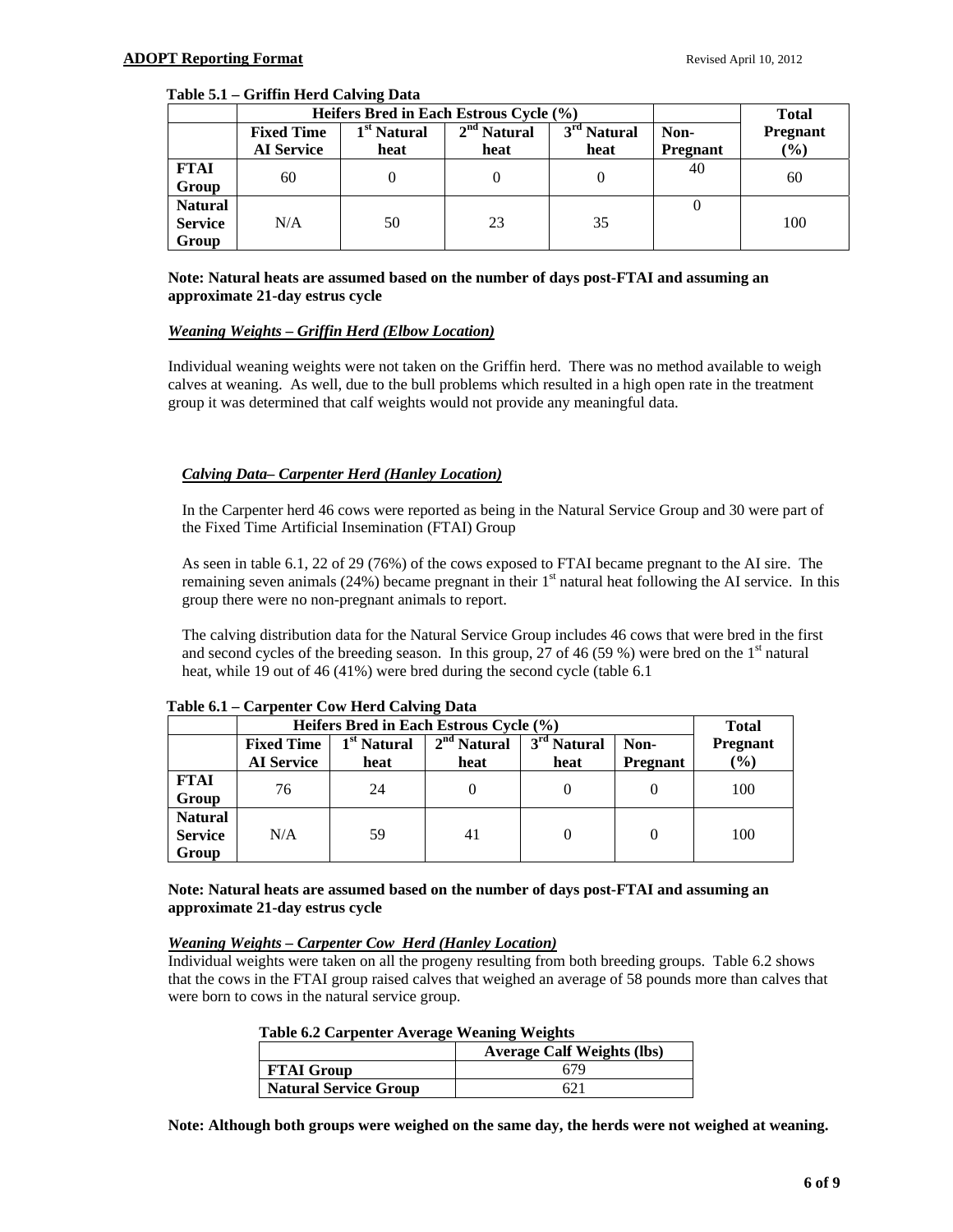#### *Cost Analysis Estrus of Synchronization and Artificial Insemination versus Natural Service*

After feed and yardage, cost of natural service breeding is one of the largest expenses realized by commercial cattle producers in Saskatchewan. As shown in Table 7 current estimates on the cost per calf of using a \$4000 bull for four years of natural service breeding are \$70.83.

| Cost of Bull                                      | \$4000  |
|---------------------------------------------------|---------|
| Salvage Value                                     | \$1500  |
| Depreciation                                      | \$2500  |
| Yardage, Feed, Pasture/Year                       | \$4000  |
| $(\$1000/\text{year*4 years})$                    |         |
| Death Loss (10%/year*4 years)                     | \$1600  |
| Vet Costs $(\$100/\text{year} * 4 \text{ years})$ | \$400   |
| Total Cost (4 years of service)                   | \$8500  |
| Number of calves sired                            | 120     |
| <b>Natural Service Cost/Calf</b>                  | \$70.83 |
|                                                   |         |

In comparison, estrus synchronization and artificial insemination (FTAI) costs for this project were \$100.11 (table 8). This total cost included all drugs, implants, syringes, semen, technician costs and also a pro-rated clean-up bull cost. To determine pro-rated clean-up costs we calculated the average conception rate to FTAI, in this case, 51.2% which leaves 48.8% to be serviced by the clean-up sire through natural service. Based on these calculations, the pro-rated clean-up bull cost of was determined to be \$34.57 per animal for the FTAI groups. A producer labour charge was not calculated as the cooperating producers anecdotally reported that whatever labour was involved in the breeding process was saved at calving due to calves being born in a more concentrated timeframe. Total time involved in the synchronization and breeding process averaged one hour for each time animals were processed with a total of three hours per location.

| <b>Estradiol Benzoate</b>   | \$1.32   |
|-----------------------------|----------|
| Progesterone Implant (CIDR) | \$14.00  |
| Prostaglandin (Estrumate®)  | \$4.93   |
| Gonodotropin Releasing      | \$4.29   |
| Hormone (GNRH)              |          |
| (Cystorelin@)               |          |
| Needles/Syringes etc.       | \$1.00   |
| Semen                       | \$25.00  |
| <b>Technician Cost</b>      | \$15.00  |
| Clean Up Bull Cost (48.8% * | \$34.57  |
| \$70.83)                    |          |
| <b>Total Cost</b>           | \$100.11 |

**Table 8 – Cost of Breakdown of Fixed-time Artificial Insemination Program on a Per Animal Basis** 

#### **Note: In this project, across herds an average of 51.2% of animals became pregnant to FTAI, leaving 48.8% to become pregnant to the clean-up bull. Individual results will vary.**

As seen in table 9, three herds were unable to weigh their calves at weaning. The three herds that did weigh their calves reported higher weaning weights from calves that were in the FTAI group over calves from the natural service group. On average across herds, calves born to animals in the FTAI group were 42 pounds heavier than calves in the Natural Service group. The average calf price in Saskatchewan for the second week in November 2014 was used to estimate a value of the increase in calf weight. At this time the average calf price was \$2.68/lb. Using these numbers we calculated an average economic advantage, or net gain, of \$84.68 after the additional costs of FTAI are removed.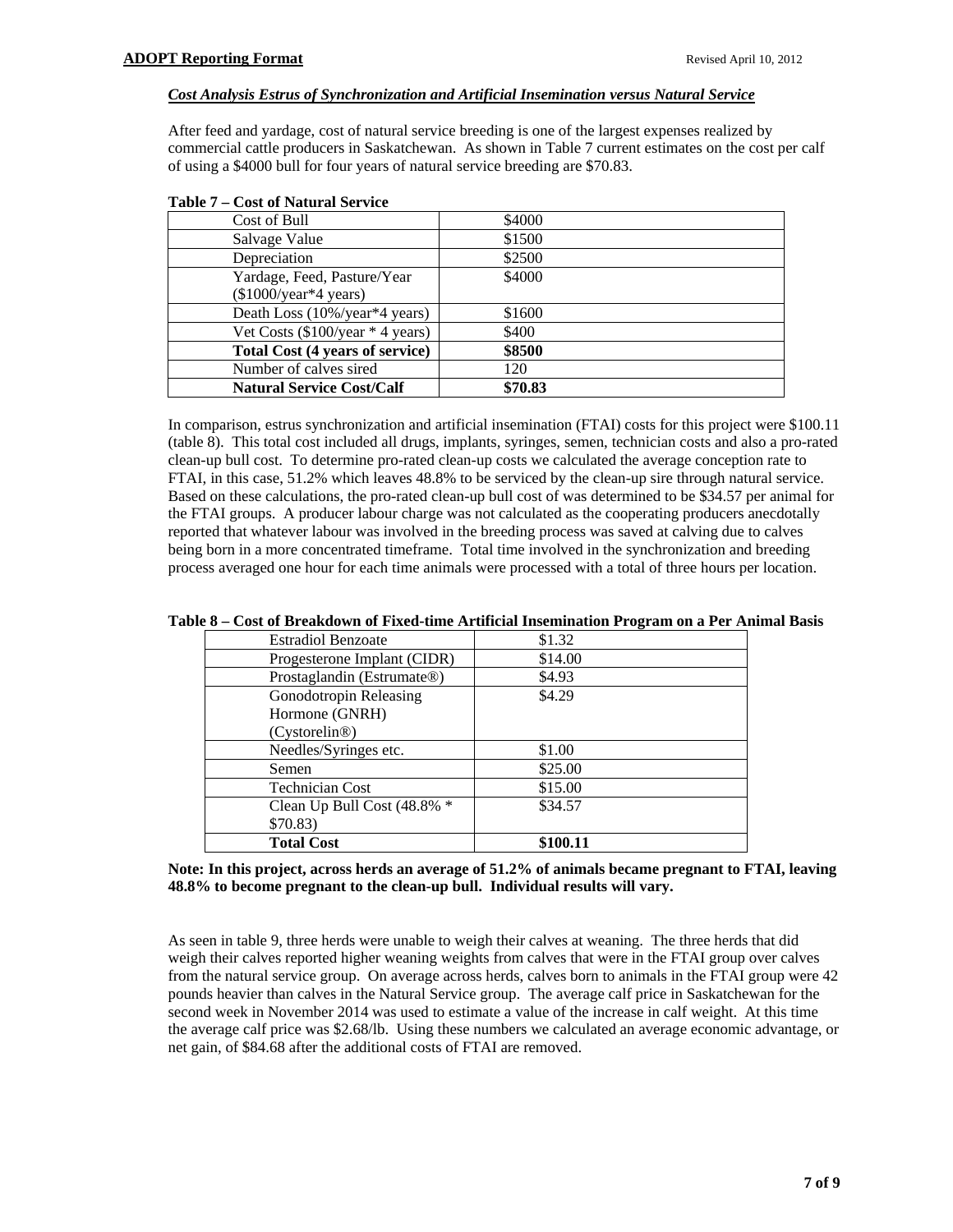#### **Table 9 – Economic Comparison**

| <b>Herd</b>                    | <b>Weaning Weight</b><br><b>Advantage (lbs)</b> | <b>Economic</b><br><b>Advantage</b> (\$) | <b>Additional Cost of</b><br>AI Program (\$) | <b>Overall Profit</b><br>(\$) |
|--------------------------------|-------------------------------------------------|------------------------------------------|----------------------------------------------|-------------------------------|
| <b>Husband</b>                 | 40                                              | 107.60                                   | 29.28                                        | 78.32                         |
| <b>Stadnyk</b>                 | N/A                                             | N/A                                      | 29.28                                        | N/A                           |
| <b>Simonson</b><br><b>Hfrs</b> | 29                                              | 78.01                                    | 29.28                                        | 48.73                         |
| <b>Simonson</b><br><b>Cows</b> | N/A                                             | N/A                                      | 29.28                                        | N/A                           |
| Griffin                        | N/A                                             | N/A                                      | 29.28                                        | N/A                           |
| <b>Carpenter</b>               | 58                                              | 156.02                                   | 29.28                                        | 127.00                        |
|                                | <b>Average Profit Across Herds</b>              |                                          |                                              | \$84.68                       |

**Weaning Weight Advantage** = (Synchronized Group Average Weaning Weight – Natural Service Weaning Weight) **Economic Advantage** = (Weaning Weight Advantage \* Average Calf Price November 2014 (\$2.68/lb))

**Additional Cost of AI Program** = (Cost of Synchronization Program and AI (Table 8) – Cost of Natural Breeding Program (Table 7))

**Overall Profit =** (Economic Advantage – Additional Cost of AI Program)

**Note: The herds that were less successful in their FTAI program were less likely to report results. The data available was used to calculate averages. If all herds that participated had submitted weaning weights, there is a strong possibility that the economic advantage would be lower.** 

#### **10. Conclusions and Recommendations**

Many beef producing countries have adopted artificial insemination as a practical and efficient method for breeding large groups of commercial animals. In western Canada and Saskatchewan in particular, artificial insemination has been mainly reserved to purebred producers who want access to better and better genetics without having to purchase a high priced bull. With cattle prices rising and optimism in the commercial cattle business, it makes sense that commercial cattle producers also take advantage of those proven genetics at a time when there will almost surely be an economic benefit.

As with most worthwhile and profitable endeavours, using FTAI on commercial herds requires a change and a commitment to increased management. Many producers, including several involved in this project were unfamiliar with the idea of synchronization. Most producers are apprehensive of the increased management required to achieve success with this practice. The synchronization protocols, which involve three different drugs and a vaginal implant, initially seemed daunting on paper but the producers quickly found that they were not hard to follow.

This project took place on working ranches where things often do not go as planned, and changes are made all the time. As a result we were not able to collect all of the data that we had planned. Of the data that was available we saw an average conception rate of 51.2% to FTAI. Although we had hoped for better, this is typical of an industry average of 50% conception. Conception rates to FTAI in this project ranged from 30% to 76%. We found that those producers who heavily invested in the management of their animals had better results.

Typically in Saskatchewan calves are sold as weanlings in the fall. Therefore weaning weight was used as an attempt to determine the economic advantage to FTAI. For the herds that submitted weaning weight data we saw an economic advantage of \$84.68 per head for animals that were in the FTAI group. This was calculated using average November calf prices and removing the additional costs associated with FTAI.

This substantial increase in revenue per animal did not require an increase in land or animals to the producers operation. In this project we demonstrated how existing resources can be maximized to increase profit on a typical Saskatchewan operation. Fixed time artificial insemination is a viable option for Saskatchewan commercial cattle producers.